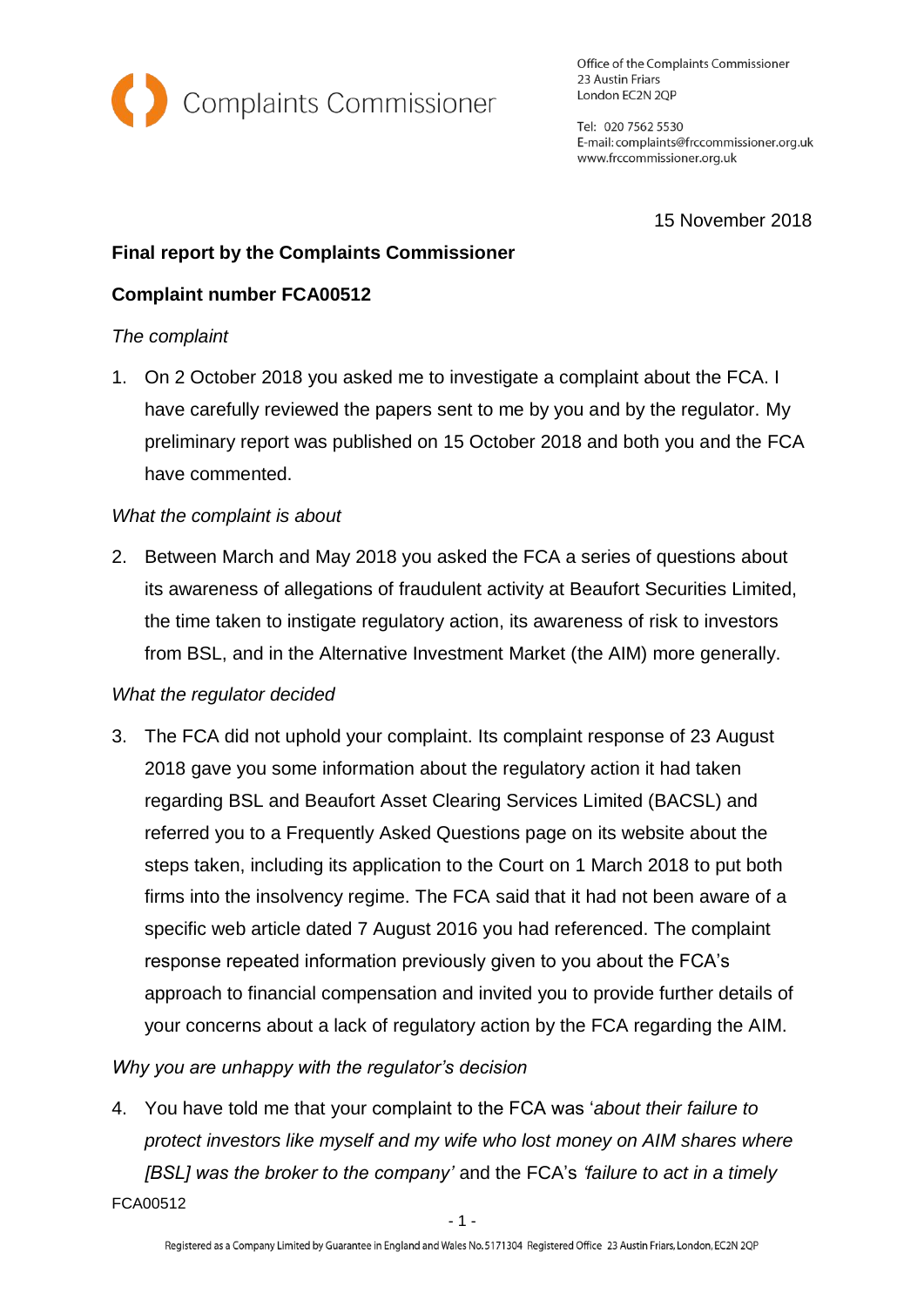*manner in that many months passed after serious questions were raised by a journalist who accused [BSL] of fraud and in the end they only acted once the SEC from USA took action following evidence of 'pump and dump' activities… had the FCA exercised their regulatory powers professionally the losses for ourselves and others may not have occurred.'* You have told me that in your view '*the FCA 's slow and inaccurate handling of my complaint demonstrate there are serious leadership and cultural issues to be addressed*'. You have asked me to look at the following specific issues:

- a. Whether the FCA exercised its powers and discharged its duties to private investors in a timely and professional manner from August 2016 when allegations about fraud at BSL were made public.
- b. The apparent discrepancy between the FCA's response to you on 10 May 2018 that 't*hey were aware of the allegations contained in the article in question'*, and on 23 August when '*they say their press office did not receive a copy of the article*', which has led to your complaint not being upheld.
- c. The time taken to investigate your complaint.

## *Chronology of your complaint*

5. On 3 March 2018 you contacted the FCA to ask if it was aware that fraudulent activity at BSL had been highlighted in a web article on 7 August 2016, along with allegations of lack of regulatory action re the AIM and, if so, what the FCA had done. The FCA treated your questions as a Freedom of Information (FOI) request and on 10 May 2018 replied that it was aware of the allegations made and that the steps it had taken regarding BSL and BASL were well known. A link to the FCA's press release dated 2 March 2018 was provided:

[https://www.fca.org.uk/news/press-releases/restrictions-imposed-beaufort](https://www.fca.org.uk/news/press-releases/restrictions-imposed-beaufort-securities-limited-bsl-and-beaufort-asset-clearing-services-limited)[securities-limited-bsl-and-beaufort-asset-clearing-services-limited.](https://www.fca.org.uk/news/press-releases/restrictions-imposed-beaufort-securities-limited-bsl-and-beaufort-asset-clearing-services-limited) The FCA also explained that it would not be able to comment on ongoing operational matters.

6. You replied on the same day asking why the FCA had taken '*so long*' to take meaningful action and whether it was aware of the risk to investors. These additional questions were forwarded to the FCA's Complaint Team for response. This team wrote to you on 8 August 2018 to say that it was considering your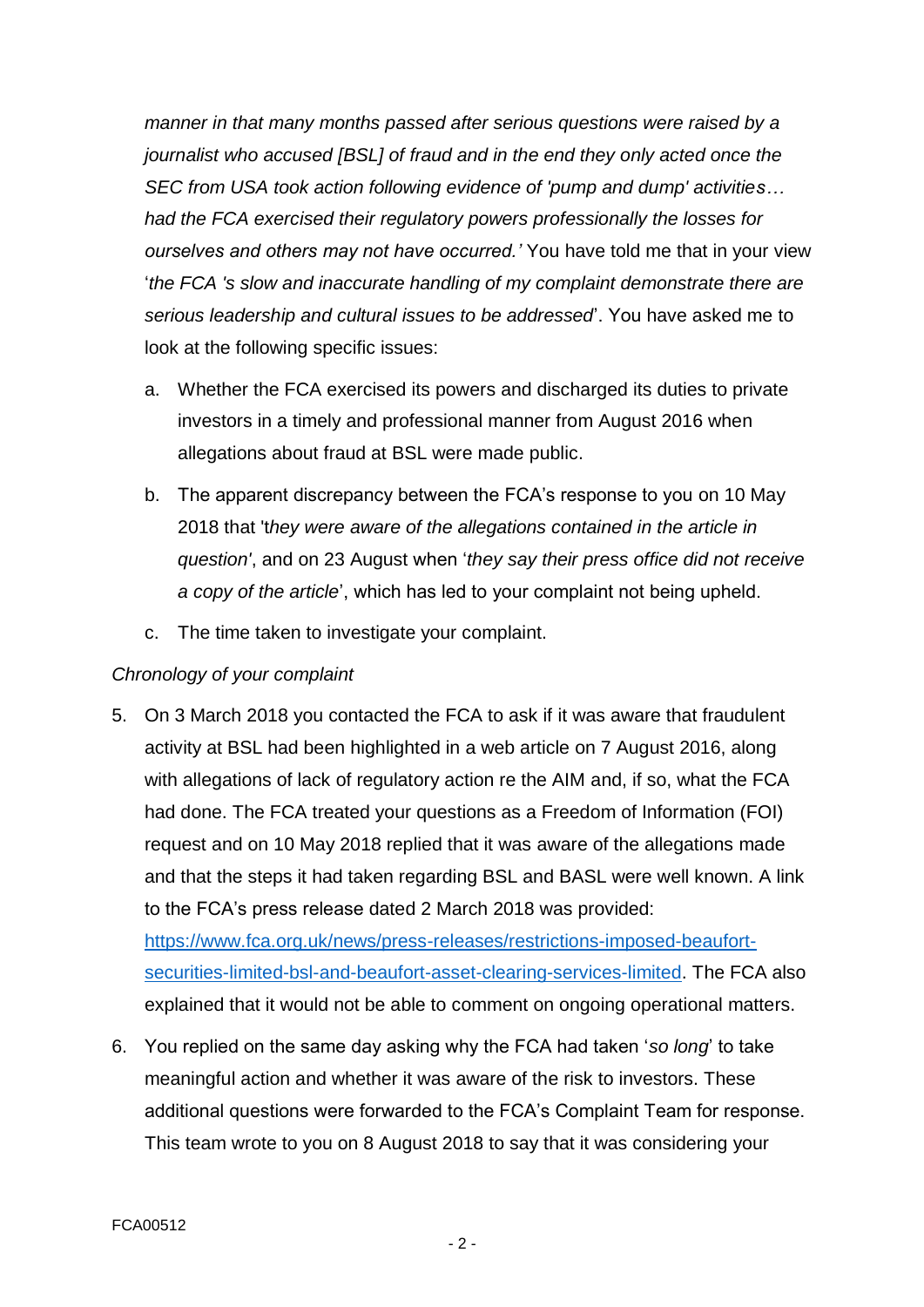email of 10 May 2018 under the Complaints Scheme. Your complaint was defined as:

*You have incurred financial losses with your investments in the Alternative Investment Market (AIM). You believe some of which you are likely to involve similar 'manipulations' to that in Beaufort Securities Ltd (BSL) and possibly even BSL themselves. You believe your losses would not have occurred if the companies had behaved honestly or the relevant regulators had taken action against them. Further, you have mentioned an article via Shareprophets which highlighted potential fraudulent activity by BSL and an indication that there is a lack of regulatory action by the FCA with respect to the AIM*.

7. As noted above, the FCA's complaint response was sent to you on 23 August 2018. This response said that the FCA was not aware of the specific article you had referred to but:

*…had been engaging with BSL and Beaufort Asset Clearing Services Limited (BACSL) for some time, due to concerns the FCA had with BSL's discretionary fund management business and BACSL's client money and assets systems and governance. In December 2016 and September 2017, the FCA imposed restrictions on both firms' permissions, to prevent them from performing certain regulated activities. In September 2017, the FCA prevented BACSL from holding any new client money or assets, or taking on new clients. The FCA also took supervisory steps to improve the firms' systems and controls. The FCA continued to supervise BSL and BACSL throughout this period, and at the end of February 2018 concluded that both firms were insolvent. On 1 March 2018, the FCA applied to the Court to place both firms into insolvency proceedings. The FCA also imposed requirements on the firms, with immediate effect, stopping the firms from conducting any regulated activities, and from disposing of any of their assets without the FCA's consent.*

Further detail about the insolvency administration and the distribution plan was provided as well as detail of the FCA's media monitoring practices, which the complaint response concluded was reasonable in the circumstances.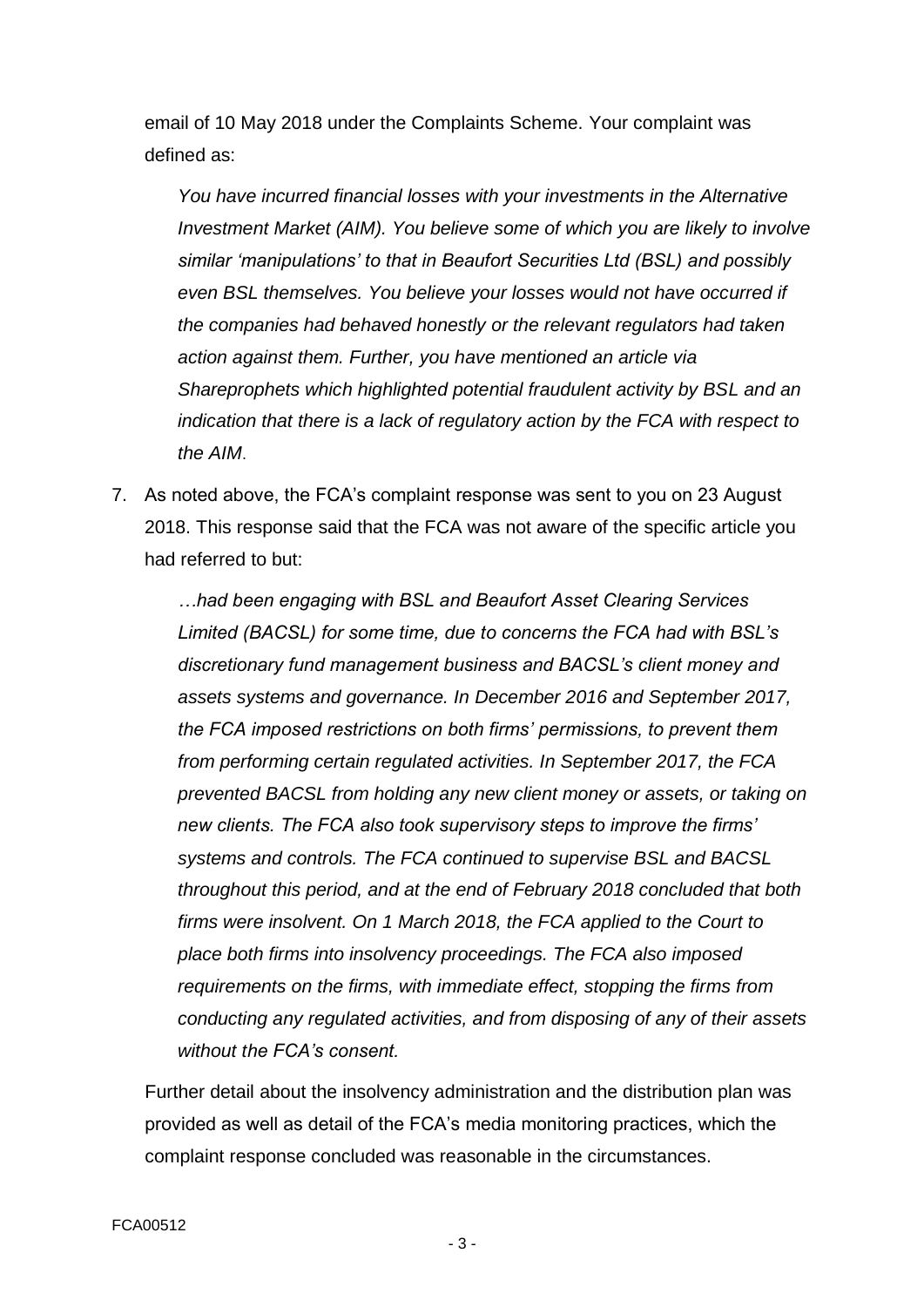8. After your complaint was received by my Office the FCA also responded to your allegation (not raised previously by you) that it had waited for US authorities to complete their investigation before taking regulatory action against BSL. It said:

*It is not the case that the FCA only took action when it knew of the US investigations… On the evening of 1 March 2018, the US Department of Justice took action against BSL and various other parties. The US Department of Justice did not 'control' the actions taken by the FCA and the FCA had, in any event, taken actions in respect of the firms well in advance of any liaison with the US Department of Justice.*

#### *My analysis*

#### *Substantive issues*

- 9. Taking your second issue first, I am satisfied that the FCA's responses of 10 May 2018 and 23 August 2018 are not inherently contradictory. You asked whether the FCA was aware of the article/allegations. The FOI response was that the FCA was aware of the allegations (my emphasis) contained in the article in question. The complaint response was that no one in the relevant staff teams was aware of the specific article published on 7 August 2016. It is possible for both statements to be correct and I understand that to be the FCA's position. In response to my preliminary report you have raised further concerns about apparent contradictions in the FCA's statements and I return to these below.
- 10. However, and turning to your first issue, although the Complaints Team looked into the question of whether staff were aware of the article, and provided some background information about the FCA's oversight of BSL, it did not test this information. In other words, it did not actually investigate the concerns you raised about the FCA's regulatory actions in relation to BSL, or the AIM more generally.
- 11. The Complaints Scheme is not the mechanism for reviewing the FCA's regulatory decisions as such. Much of the time, the actions and decisions it takes are confidential. In some cases I can review the FCA's confidential files, to satisfy myself whether actions appear to have been reasonable and provide some reassurance to complainants. However, I have not been able to do this in your case because, although it received limited information from other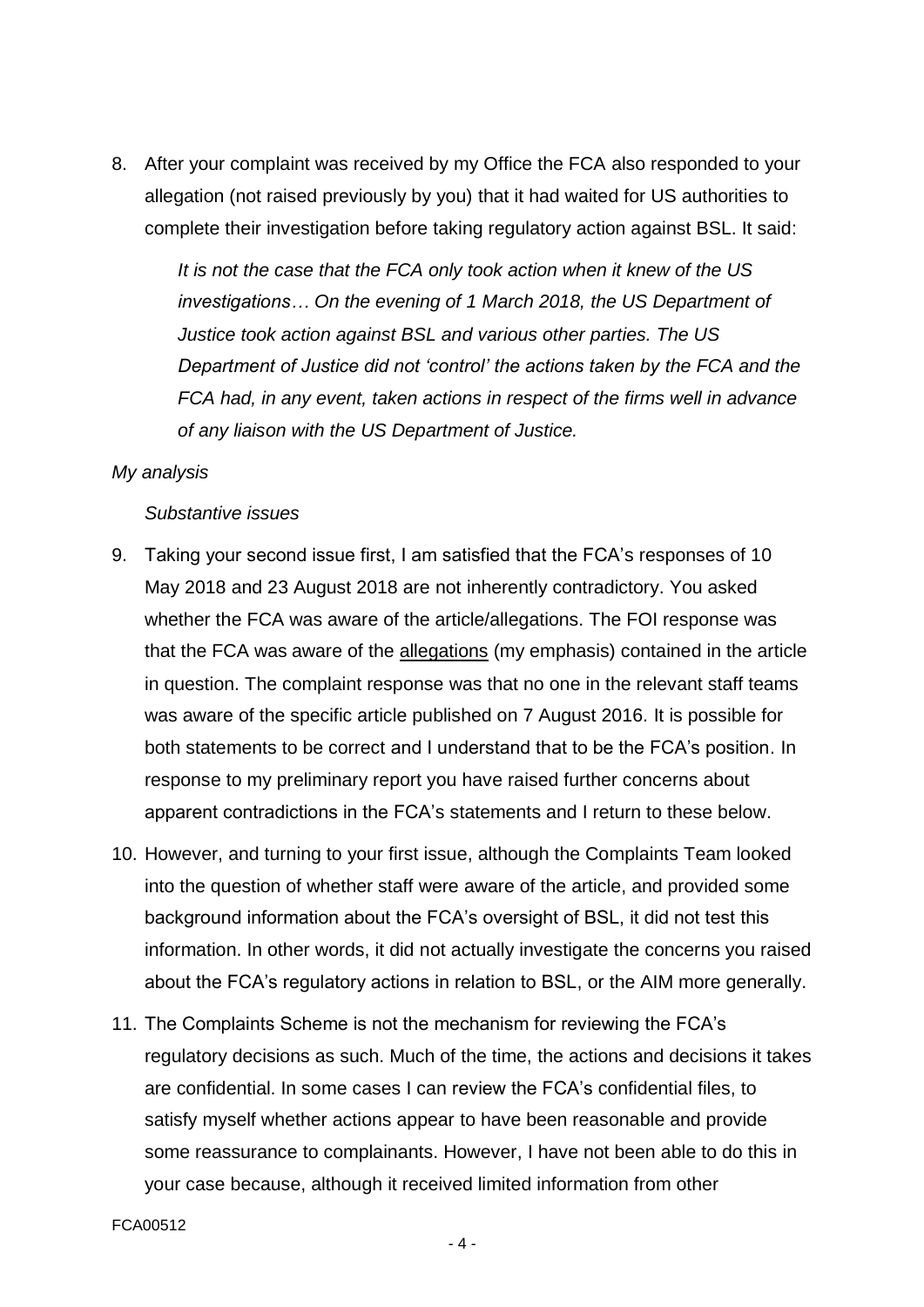departments, the Complaints Team did not call for the files and has not actively investigated these matters. As a result, I have not had access to relevant internal files to assess what action the FCA took in relation to BSL and on what timescale.

- 12. There is of course considerable information in the public domain, as provided to you in the FCA's press release and Frequently Asked Questions on its website. Nevertheless, the Complaints Team should have investigated fully the issues you raised even if some confidential matters could not be shared with you. It was not acceptable for it simply to repeat the information already published.
- 13. In the light of this analysis, **I recommend** that the FCA now offers to investigate in full your complaint about its regulatory oversight of BSL or provides me with relevant background files and information so that I can carry out my own investigation. It should also provide you with a response about its oversight of and policy approach to the AIM more generally.

#### *Delay*

- 14. You have also complained about the FCA's delay in handling your complaint. I note that the FOI department took over two months to respond to your email of 3 March 2018 and that you accepted its apology for this delay. In response to your email of 10 May, the Complaints Team contacted you with holding responses on 21 May, 13 June and 10 July but no substantive action was taken until 8 August. The complaint response dated 23 August offered sincere apologies for the delay.
- 15. The FCA's internal files show that there was activity on 22 May (to check with relevant teams that there was no need to defer investigation of your complaint) but no further activity until 8 August, with no apparent explanation for this delay. The target date for responding substantively to your complaint was 13 July. This was missed by some margin but more seriously, the substantive issues you raised were not investigated or addressed in the eventual complaint response.
- 16. I therefore uphold your complaint of delay and note that there will now be further delay while the FCA or my Office investigate your concerns. In view of this, **I recommend** that the FCA offers to pay you the sum of £100 for the distress and inconvenience caused to you by this delay.